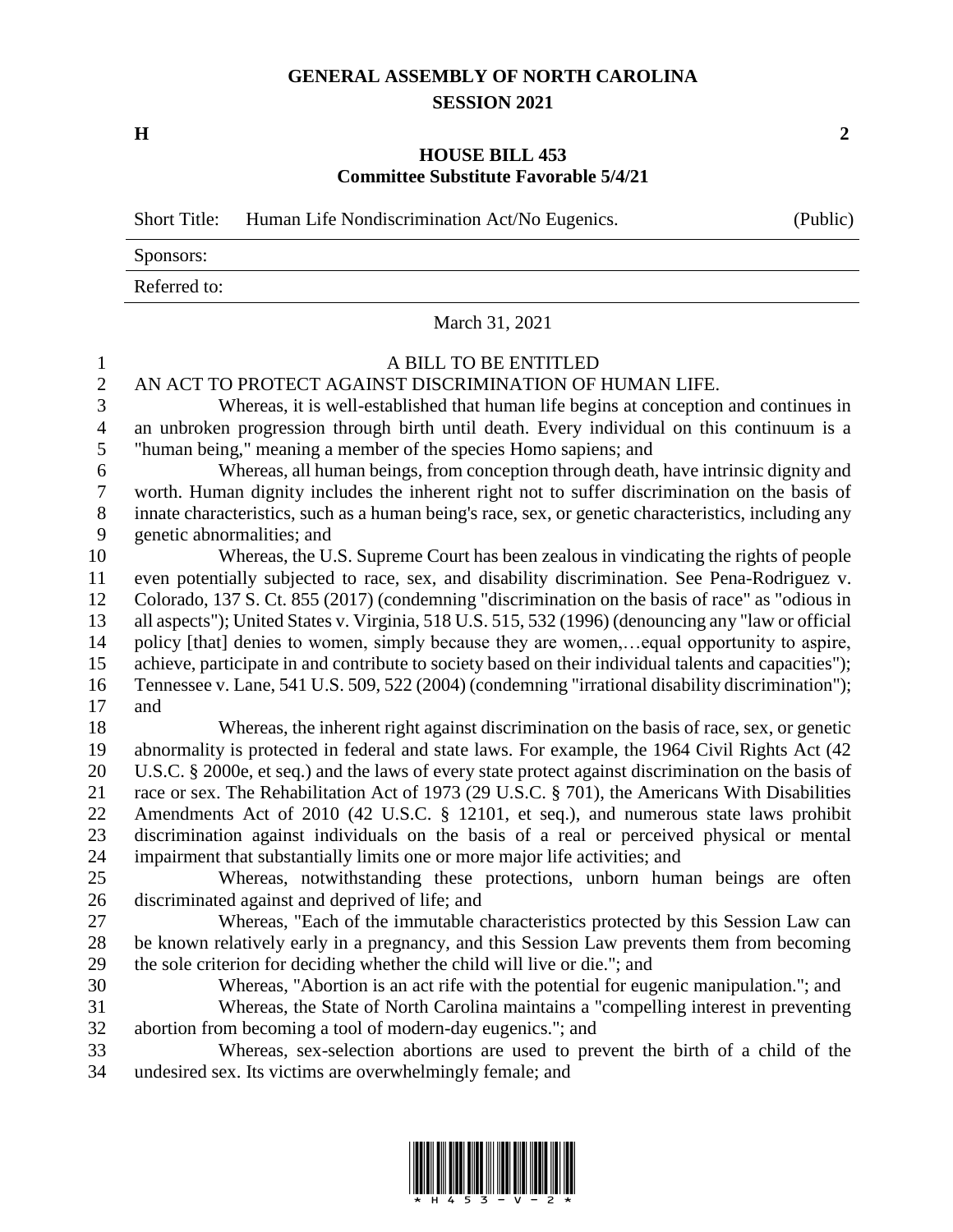|                | <b>General Assembly Of North Carolina</b><br><b>Session 2021</b>                                                                                                                                 |
|----------------|--------------------------------------------------------------------------------------------------------------------------------------------------------------------------------------------------|
| $\mathbf{1}$   | Whereas, despite equality under the law being guaranteed to all women in the United                                                                                                              |
| $\overline{c}$ | States and most of the developed world, sex-selection abortions continue to occur in the United                                                                                                  |
| 3              | States; and                                                                                                                                                                                      |
| $\overline{4}$ | Whereas, unborn children perceived as "handicapped" or "disabled," such as those                                                                                                                 |
| 5              | with Down syndrome, are routinely aborted in the United States; and                                                                                                                              |
| $\sqrt{6}$     | Whereas, abortions predicated on the presence or presumed presence of genetic                                                                                                                    |
|                | abnormalities continue to occur despite the increasingly favorable post-natal outcomes for human                                                                                                 |
|                | beings perceived as "handicapped" or "disabled." Pharmaceutical treatments, gene therapies, and                                                                                                  |
|                | prosthetic advances have given formerly "handicapped" and "disabled" human beings much                                                                                                           |
|                | greater opportunities for survival and success than ever before. Importantly, surgical intervention                                                                                              |
|                | now includes the availability of intrauterine surgery; and                                                                                                                                       |
|                | Whereas, it is the intent of the General Assembly through this Act and any regulations                                                                                                           |
|                | and policies promulgated hereunder, to prohibit the practice of abortion for the purpose of                                                                                                      |
|                | terminating the life of an unborn child because of that child's race, sex, or the presence or                                                                                                    |
|                | presumed presence of a genetic abnormality like Down syndrome; Now, therefore,                                                                                                                   |
|                | The General Assembly of North Carolina enacts:                                                                                                                                                   |
|                | <b>SECTION 1.(a)</b> Article 1K of Chapter 90 of the General Statutes reads as rewritten:                                                                                                        |
|                | "Article 1K.                                                                                                                                                                                     |
|                | "Certain Abortions Prohibited.                                                                                                                                                                   |
|                | "§ 90-21.120. Definitions.                                                                                                                                                                       |
|                | The following definitions apply in this Article:                                                                                                                                                 |
|                | Abortion. $-$ As defined in G.S. 90-21.81(1).<br>(1)                                                                                                                                             |
|                | Attempt to perform an abortion. – As defined in G.S. 90-21.81(2).<br>(2)                                                                                                                         |
|                | <u>Conception. – The fusion of human spermatozoon with a human ovum.</u><br>(2a)                                                                                                                 |
|                | Physician. $-$ As defined in G.S. 90-21.81(6).<br>(2b)                                                                                                                                           |
|                | Woman. $-$ As defined in G.S. 90-21.81(11).<br>(3)                                                                                                                                               |
|                | "§ 90-21.121. Sex-selective abortion Eugenic abortions prohibited.                                                                                                                               |
|                | Notwithstanding any of the provisions of G.S. 14-45.1, no person shall perform or<br>(a)                                                                                                         |
|                | attempt to perform an abortion upon a woman in this State with knowledge, or an objective reason                                                                                                 |
|                | to know, that a significant factor in the woman seeking State, unless the physician who is                                                                                                       |
|                | scheduled to perform or attempt to perform the abortion is related to has confirmed before the                                                                                                   |
|                | abortion that the woman is not seeking an abortion because of any of the following:                                                                                                              |
|                | The actual or presumed race or racial makeup of the unborn child.<br>(1)                                                                                                                         |
|                | (2)<br>The sex of the unborn child.                                                                                                                                                              |
|                | (3)<br>The presence or presumed presence of Down syndrome.                                                                                                                                       |
|                | Nothing in this section shall be construed as placing an affirmative duty on a physician<br>$\Theta$                                                                                             |
|                | to inquire as to whether the sex of the unborn child is a significant factor in the pregnant woman                                                                                               |
|                | seeking the abortion.                                                                                                                                                                            |
|                | A person shall not intentionally or knowingly perform, induce, or attempt to perform<br>(c)<br>or induce an abortion of an unborn child if the abortion is being sought because of the actual or |
|                | presumed race or sex of the unborn child or because of the presence or presumed presence of                                                                                                      |
|                | Down syndrome."                                                                                                                                                                                  |
|                | <b>SECTION 1.(b)</b> G.S. 14-45.1(b1) reads as rewritten:                                                                                                                                        |
|                | A qualified physician who advises, procures, or causes a miscarriage or abortion after<br>"(b1)                                                                                                  |
|                | the sixteenth week of a woman's pregnancy shall record all of the following: the method used by                                                                                                  |
|                | the qualified physician to determine the probable gestational age of the unborn child at the time                                                                                                |
|                | the procedure is to be performed; the results of the methodology, including the measurements of                                                                                                  |
|                | the unborn child; whether the race, sex, or presence or presumption of Down syndrome in the                                                                                                      |
|                | unborn child had been detected prior to the abortion by any type of genetic testing or ultrasound,                                                                                               |
|                | or by any other form of testing; a statement by the physician confirming that the woman did not                                                                                                  |
|                | tell the physician and the physician has reason to believe that the woman did not seek the abortion                                                                                              |